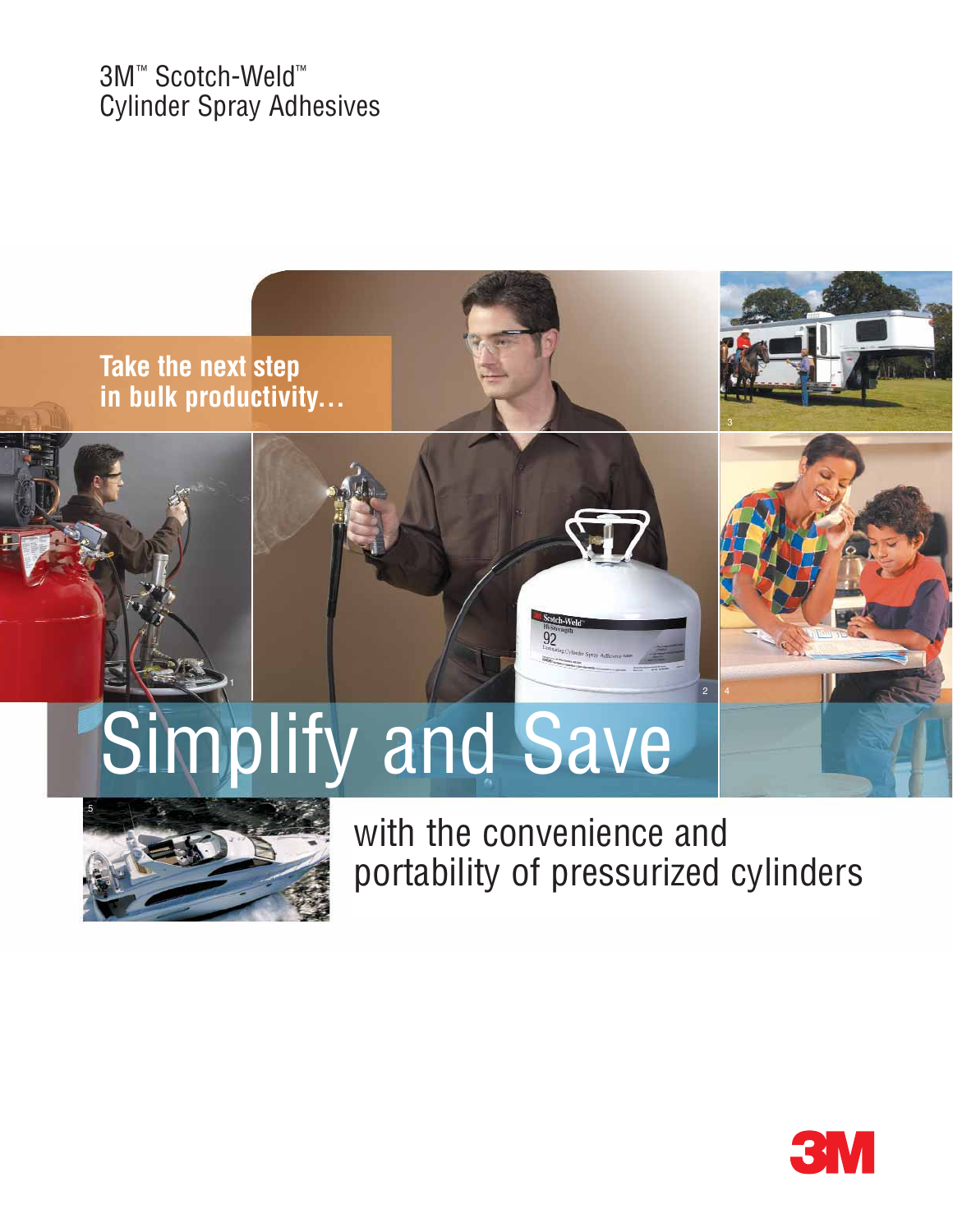# Convenience and freedom of an aerosol with the productivity of a bulk system

### **Convenient 3M cylinder systems**

- Increased productivity with fast application and no time-consuming equipment set-up and clean-up
- Freedom from expensive capital equipment and maintenance of spray equipment and compressors
- Targets adhesive where you want with little waste

### **Choice of formulations to meet a variety of regulatory requirements**

- Non-flammable adhesive/non-flammable propellant
- No ozone-depleting chemicals
- No HAPs Low VOCs MACT compliant
- SCAQMD Compliant Contact Adhesives (South Coast Air Quality Management District with some of the toughest standards in the United States)
- Nine adhesives with choice of properties to help optimize production efficiency and end use reliability:
	- High solids for high coverage that puts more usable adhesive to work for your money
	- Fast tacking for immediate handling
	- High strength, high temperature-resistant bonds for demanding applications and continued durability during end product warehousing and shipping

*Compact self-contained pressurized cylinder for go-to-the-job convenience.*

6

**MARKETS** 

SUBSTRATES

### **Effective delivery with adjustable-tip spray gun**



*Left to right: Wide web pattern for fast coverage and minimized overspray. Narrow web pattern for targeted application. Pebble pattern for minimized telegraphing.*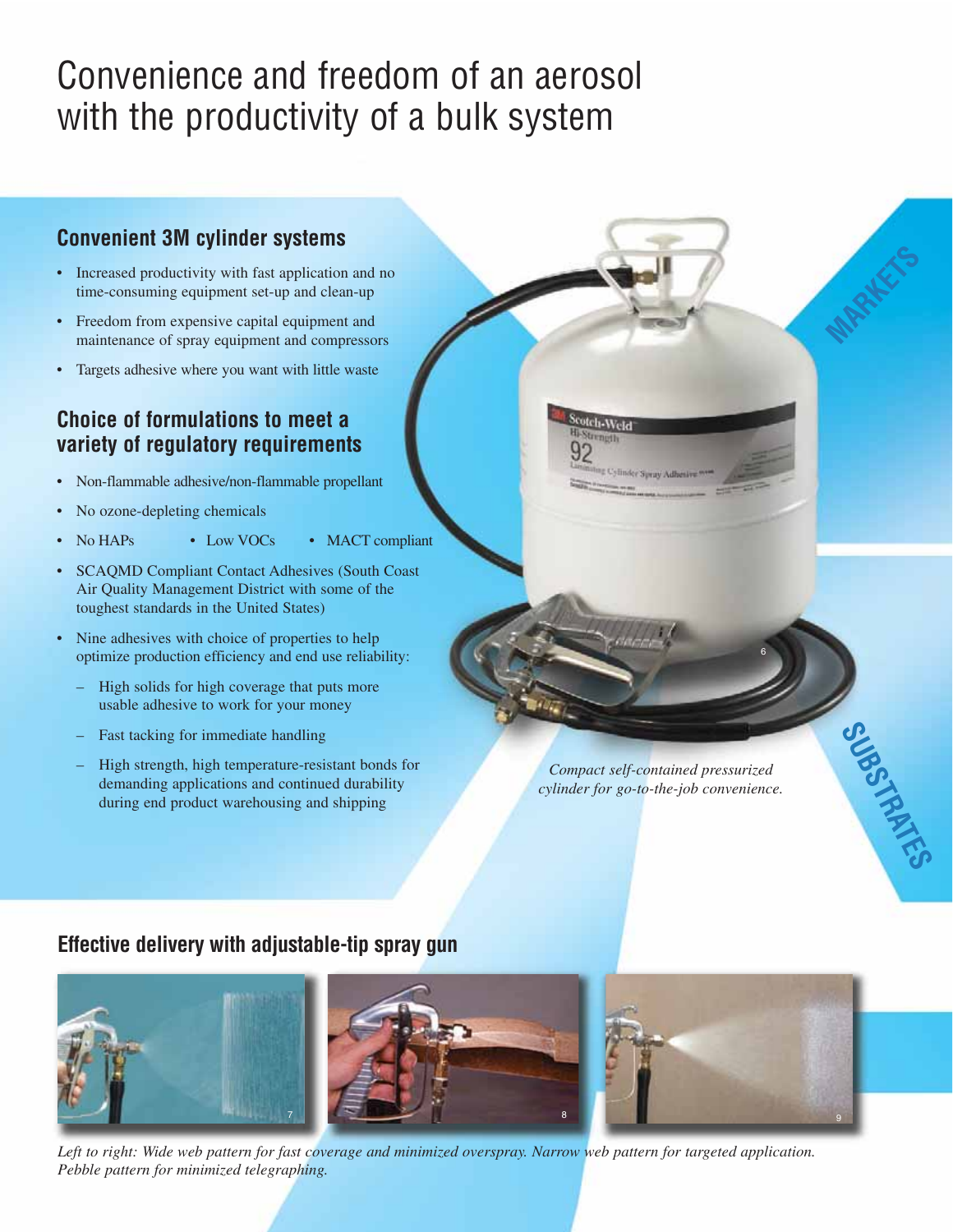## Adhesive selection for many markets... performance for many substrates



*With one gun and the appropriate tip, you can apply spray widths of 1-12". Neatly target defined areas or quickly cover large surfaces.*



*Controlled spray eliminates the waste of puddling, "fire hosing," and uneven stringing pattern (shown above).*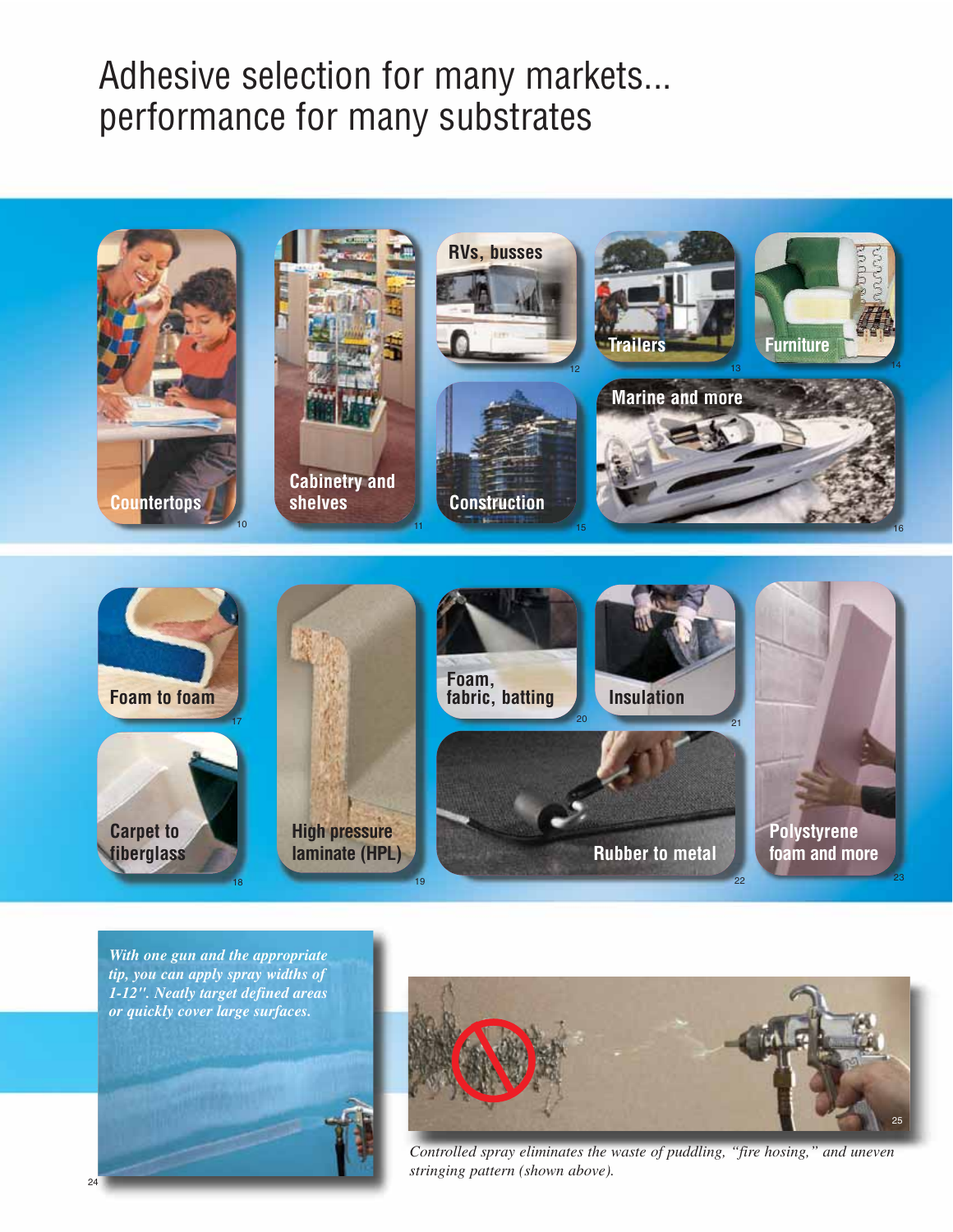|                        | <b>3M™ Scotch-Weld™</b><br><b>Cylinder Spray Adhesive</b> | <b>Differentiating Features</b>                                                                                                                                                                 | <b>Application ideas</b><br>for Markets and Substrates                                                                                                                                                                                                                                                                                                                                                          |
|------------------------|-----------------------------------------------------------|-------------------------------------------------------------------------------------------------------------------------------------------------------------------------------------------------|-----------------------------------------------------------------------------------------------------------------------------------------------------------------------------------------------------------------------------------------------------------------------------------------------------------------------------------------------------------------------------------------------------------------|
| <b>General Purpose</b> | General Purpose 60 CA*                                    | • Very high coverage<br>Temporary and permanent bonds<br><b>SCAQMD Rule 1168 Compliant</b><br><b>Contact Adhesive</b><br>• MACT Compliant                                                       | • Furniture: bond soft foam, scrims,<br>and fabric to wood or metal<br>• Bedding: bond foam, felt, or fabric<br>• Motor homes: bond plastic to wood in<br>tub surrounds; insulation to walls<br>• Marine: attach carpeting and insulation                                                                                                                                                                       |
|                        | HoldFast 70                                               | • Very fast tacking<br>• Temporary and permanent bonds<br>• Heavy body web spray with low<br>soak in on porous or irregular<br>surfaces<br>• Bonds polystyrene without<br>degrading the surface | • Motor homes: bond plastic to wood in<br>tub surrounds; insulation to walls;<br>• Marine: attach carpeting and insulation<br>• Construction: bond EPS insulation to<br>wood and concrete; attach fabric and<br>foam to walls for noise abatement; bond<br>rubber matting to metal concrete forms<br>for pre-cast; bond insulation to metal<br>pipes and boilers<br>• Urethane foam to wood, metal, and plastic |
| Specialty              | FoamFast 74                                               | • Fast tacking, quickly reaches<br>foam-tearing strength<br>• Soft, non-dimpling glue line                                                                                                      | • Furniture: bond soft foam to itself, fabric,<br>wood, and metal<br>• Bedding: bond foam, felt, or fabric<br>• Foam fabrication: knife edge turning<br>boxing, and edge turning                                                                                                                                                                                                                                |
|                        | Polystyrene Foam<br><b>Insulation 78</b>                  | Fast drying to strength greater<br>$\bullet$<br>than the foam itself<br>• Bonds polystyrene without<br>degrading the surface                                                                    | • Store displays: bond fabric, felt, plastic to<br>soft foam, FRP, ABS, wood, or metal<br>• Packaging: bond foam corner inserts<br>• Construction: bond EPS insulation to<br>wood and concrete                                                                                                                                                                                                                  |
|                        | Polystyrene Foam<br>Insulation 78 ET*                     | • Extended tack range for<br>temporary and permanent bonds<br>• Bonds polystyrene without<br>degrading the surface                                                                              | • Store displays: bond fabric, felt, plastic to<br>soft foam, FRP, ABS, wood, or metal<br>• Motor homes: bond plastic to wood in<br>tub surrounds; insulation to walls<br>• Construction: bond EPS insulation to<br>wood and concrete<br>• Appliances: attach EPS insulation to<br>metal in refrigerators<br>• HVAC: attach insulation to pipes and<br>ductwork                                                 |

\* CA: California compliant ET: Extended Tack NF2: Non-flammable adhesive and propellant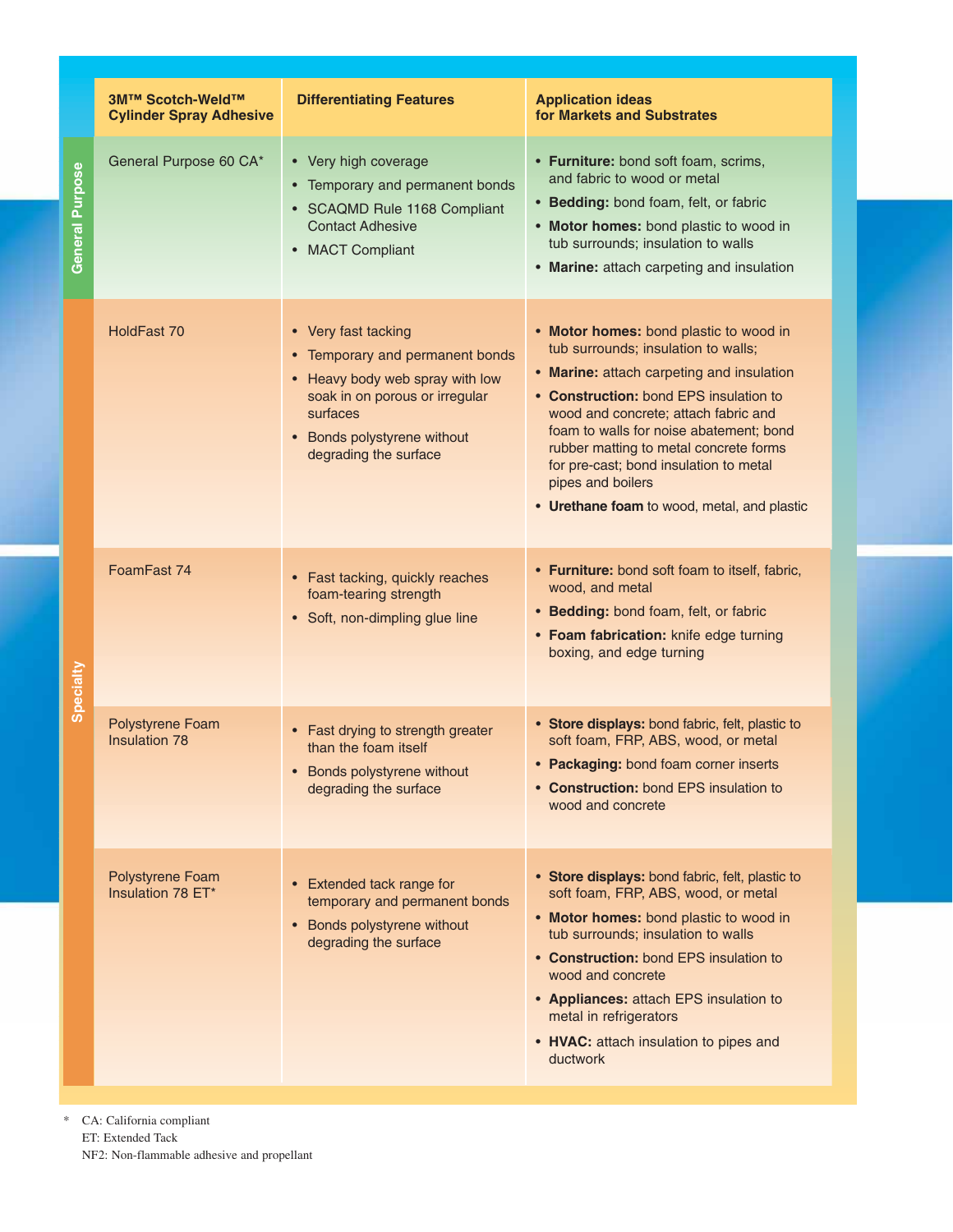| 3M™ Scotch-Weld™<br><b>Spray Adhesive Cylinder</b>                   | <b>Differentiating Features</b>                                                                                                                                                                                       | <b>Application ideas</b><br>for Markets and Substrates                                                                                                                                                                                                                                                                                                                               |
|----------------------------------------------------------------------|-----------------------------------------------------------------------------------------------------------------------------------------------------------------------------------------------------------------------|--------------------------------------------------------------------------------------------------------------------------------------------------------------------------------------------------------------------------------------------------------------------------------------------------------------------------------------------------------------------------------------|
| Hi-Strength 90                                                       | • FDA listed dry ingredients<br>• Fast, high contact bond strength<br>• One to 10-minute open time<br>• Very high temperature resistance<br>• Creep resistance<br>• High peel strength<br>• MACT compliant; HAPs free | • Woodworking and cabinetry: bond HPL<br>for countertops, cabinets, and shelves<br>• Furniture: bond kickplates to desks<br>• Construction and containment: adhere<br>polyethylene and polypropylene to<br>wood, metal, and other materials;<br>attach plastic signs<br>• Construction: attach plastic cornerbead<br>and expansion joints to drywall; laminate<br>drywall to drywall |
| Hi-Strength Laminating 92                                            | • High strength<br>• High temperature resistance<br>• MACT compliant; HAPs free                                                                                                                                       | • Woodworking and cabinetry: bond HPL<br>for countertops, cabinets, and shelves<br>• Motor homes: bond HPL to wood<br>and steel<br>• Marine: bond HPL to wood and steel;<br>attach carpeting and insulation<br>• Construction: attach plastic cornerbead<br>and expansion joints to drywall; laminate<br>drywall to drywall                                                          |
| <b>Hi-Strength Postforming</b><br>94 CA*                             | • Postformable high strength<br>• Low telegraphing spray pattern<br>• SCAQMD Rule 1168 Compliant<br><b>Contact Adhesive</b><br>• MACT Compliant; HAPs free                                                            | • Woodworking and cabinetry: bond HPL<br>for countertops, cabinets, and shelves<br>• Fixtures: bond HPL to wood and steel                                                                                                                                                                                                                                                            |
| <b>Waterbased Hi-Strength</b><br><b>Contact Adhesive</b><br>W99 NF2* | • High strength<br>• High temperature resistance<br>• Very high coverage<br>• 1.5 g/liter VOC<br>• SCAQMD Rule 1168 Compliant<br><b>Contact Adhesive</b><br>• MACT Compliant; HAPs free                               | • Woodworking and cabinetry: bond HPL<br>for countertops, cabinets, and shelves<br>• Fixtures: bond HPL to wood and steel<br>• Construction: bond rubber matting to<br>metal concrete forms for pre-cast; bond<br>insulation to metal conduit<br>• Furniture: bond fabrics, non-wovens, or<br>soft foams to metal, wood, and plastic<br>office partitions, walls, and furniture      |

\* CA: California compliant ET: Extended Tack NF2: Non-flammable adhesive and propellant

High Performance, High Strength, High Temperature **High Performance, High Strength, High Temperature**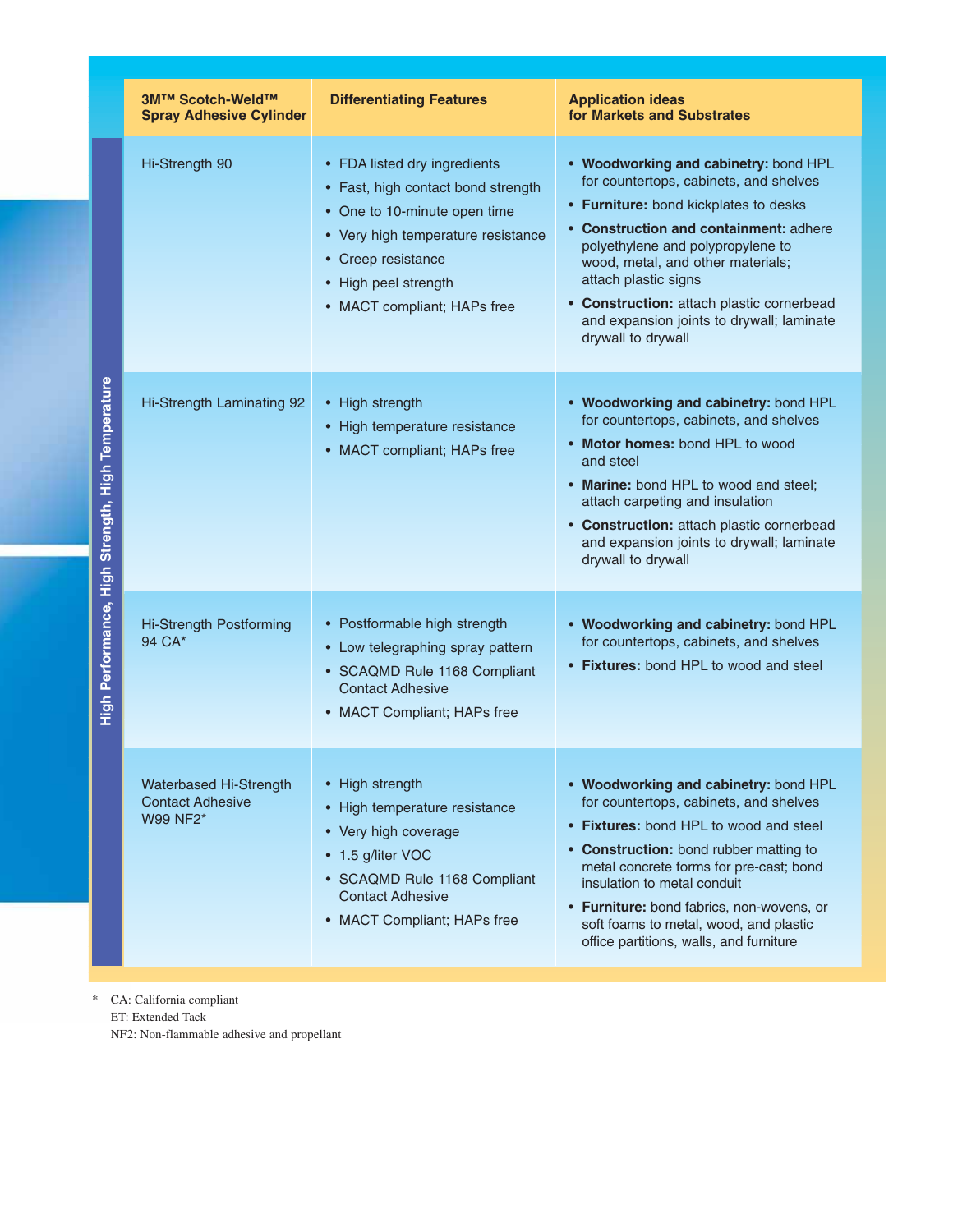# Product Information and Packaging

| <b>Product</b>                                     | <b>Flammable</b><br><b>Adhesive/</b><br><b>Propellant</b> | Solids %<br>w/propellant | Solids %<br>w/o propellant | California<br><b>Compliant</b> | <b>VOCs</b><br>(g/liter) | Dry time<br>(minutes) | <b>Open time</b><br>(minutes) |
|----------------------------------------------------|-----------------------------------------------------------|--------------------------|----------------------------|--------------------------------|--------------------------|-----------------------|-------------------------------|
| <b>General Purpose</b><br>60 CA                    | Yes/Yes                                                   | 43                       | 43                         | Yes                            | 79                       | $2 - 5$               | $2 - 60$                      |
| HoldFast 70                                        | Yes/Yes                                                   | 21                       | 41                         | <b>No</b>                      | 544                      | $1-4$                 | $1 - 60$                      |
| FoamFast 74                                        | Yes/Yes                                                   | 22                       | 36                         | <b>No</b>                      | 563                      | $1-5$                 | $1 - 15$                      |
| Polystyrene Foam<br>Insulation 78                  | Yes/Yes                                                   | 19                       | 35                         | <b>No</b>                      | 558                      | $1-5$                 | $1 - 10$                      |
| Polystyrene Foam<br><b>Insulation 78 ET</b>        | Yes/Yes                                                   | 17                       | 31                         | <b>No</b>                      | 570                      | $1-5$                 | $1 - 60$                      |
| Hi-Strength 90*                                    | Yes/Yes                                                   | 13                       | 23                         | <b>No</b>                      | 571                      | $1-5$                 | $1 - 15$                      |
| Hi-Strength<br>Laminating 92                       | Yes/Yes                                                   | 23                       | 34                         | <b>No</b>                      | 654                      | $1-4$                 | $1 - 20$                      |
| Hi-Strength<br>Postforming 94 CA                   | Yes/Yes                                                   | 28                       | 28                         | Yes                            | 79                       | $1-5$                 | $1 - 15$                      |
| Waterbased<br><b>Hi-Strength</b><br><b>W99 NF2</b> | No/No                                                     | 50                       | 50                         | Yes                            | 1.5                      | $10 - 30$             | 10-60                         |

\* Ingredients when dried after application are listed as indirect food additives under FDA regulation 21 CFR 175.105

**Note:** This technical information and data should be considered representative or typical only and should not be used for specification purposes.







**Note:** This technical information and data should be considered representative or typical only and should not be used for specification purposes.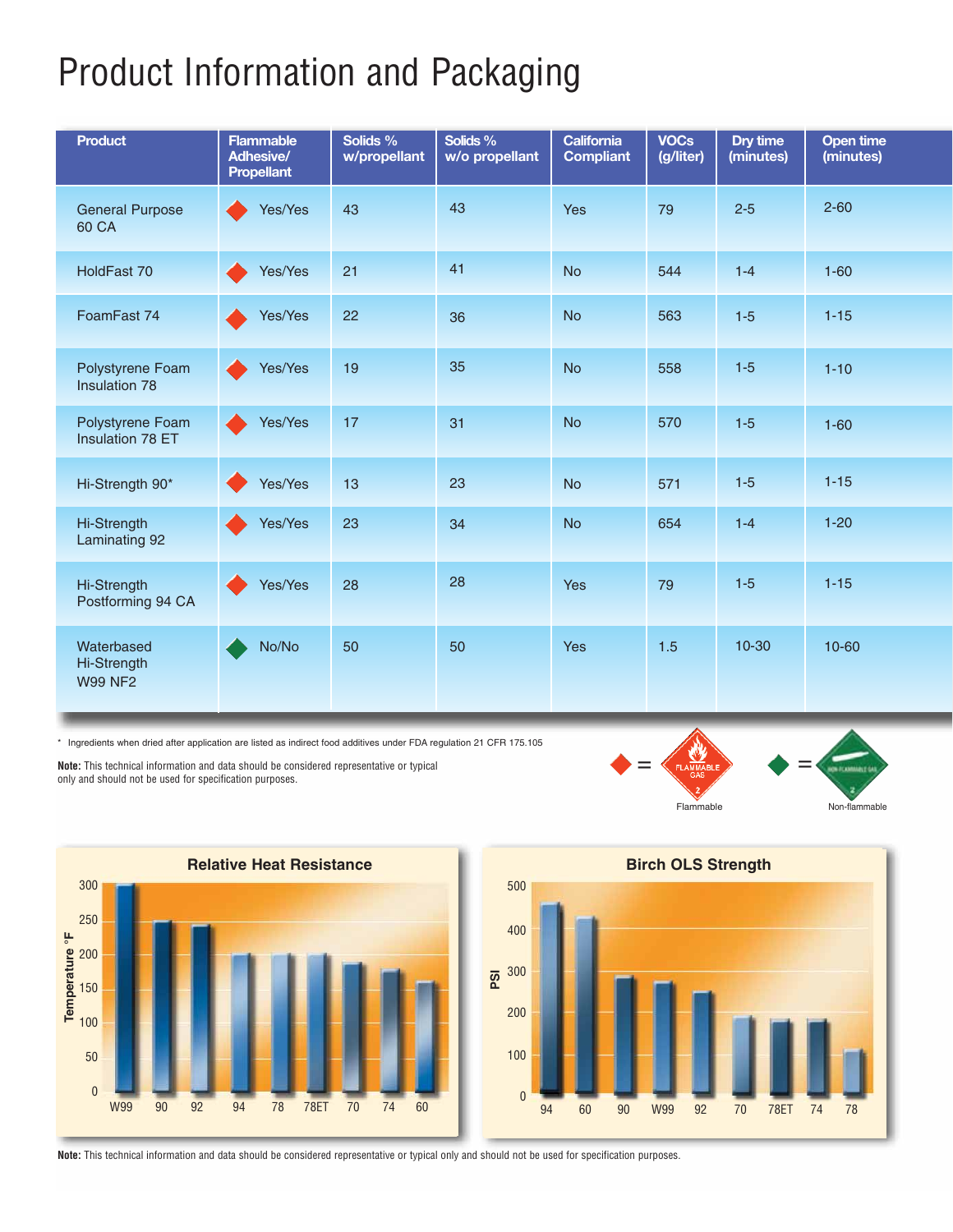| <b>Temperature</b><br>Rating | <b>Spray</b><br><b>Pattern</b> | <b>MACT</b><br><b>Compliant</b> | <b>Color</b>           |  |  |
|------------------------------|--------------------------------|---------------------------------|------------------------|--|--|
| Med.                         | Web                            | Yes                             | Clear/Translucent      |  |  |
| Med.                         | Web                            | <b>Yes</b>                      | Clear/Translucent      |  |  |
| Med.                         | Web                            | <b>No</b>                       | <b>Clear or Orange</b> |  |  |
| High                         | Web                            | Yes                             | Clear/Translucent      |  |  |
| High                         | Web                            | <b>No</b>                       | Green                  |  |  |
| <b>Very High</b>             | Web                            | Yes                             | Clear/Translucent      |  |  |
| <b>Very High</b>             | Web                            | Yes                             | <b>Clear or Red</b>    |  |  |
| High                         | Pebble                         | Yes                             | <b>Clear or Red</b>    |  |  |
| <b>Very High</b>             | <b>Mist</b>                    | <b>Yes</b>                      | <b>Neutral</b>         |  |  |



**Note:** This technical information and data should be considered representative or typical only and should not be used for specification purposes.

| <b>Selection Guide</b>                                 | <b>Starting</b><br><b>Product</b> | <b>Added features</b>                                           | Product        |
|--------------------------------------------------------|-----------------------------------|-----------------------------------------------------------------|----------------|
| for High Performance,                                  |                                   | High temperature and creep resistance                           | 90             |
| <b>High Temperature</b><br><b>Laminating Adhesives</b> | 92                                | Postformable, CA compliant, reduced open time, low telegraphing | 94 CA          |
|                                                        |                                   | Water-based non-flammable adhesive/non-flammable propellant     | <b>W99 NF2</b> |
|                                                        |                                   |                                                                 |                |

### **Size Availability**

**Intermediate**

 $\overline{\mathbf{r}}$ 

**Mini**

**Large**

**Jumbo**

| <b>Product</b> | <b>Cylinder sizes</b> |          |              |          | <b>Bulk</b>  |          |
|----------------|-----------------------|----------|--------------|----------|--------------|----------|
|                | Mini                  | Large    | Intermediate | Jumbo    | $5-gal$      | 55-gal   |
| 60 CA          |                       | $\times$ | $\times$     | $\times$ |              |          |
| 70             |                       | $\times$ | $\times$     | $\times$ |              |          |
| 74             |                       | $\times$ |              |          |              |          |
| 78             |                       | $\times$ |              |          | $\mathsf{X}$ | $\sf X$  |
| <b>78 ET</b>   |                       | $\times$ |              | $\times$ |              |          |
| 90             | $\times$              | $\times$ |              |          | $\times$     | $\times$ |
| 92             |                       | $\times$ | $\times$     | $\times$ |              |          |
| 94 CA          | $\times$              | $\times$ | $\times$     | $\times$ | $\times$     | $\times$ |
| <b>W99 NF2</b> |                       | $\times$ |              |          |              |          |